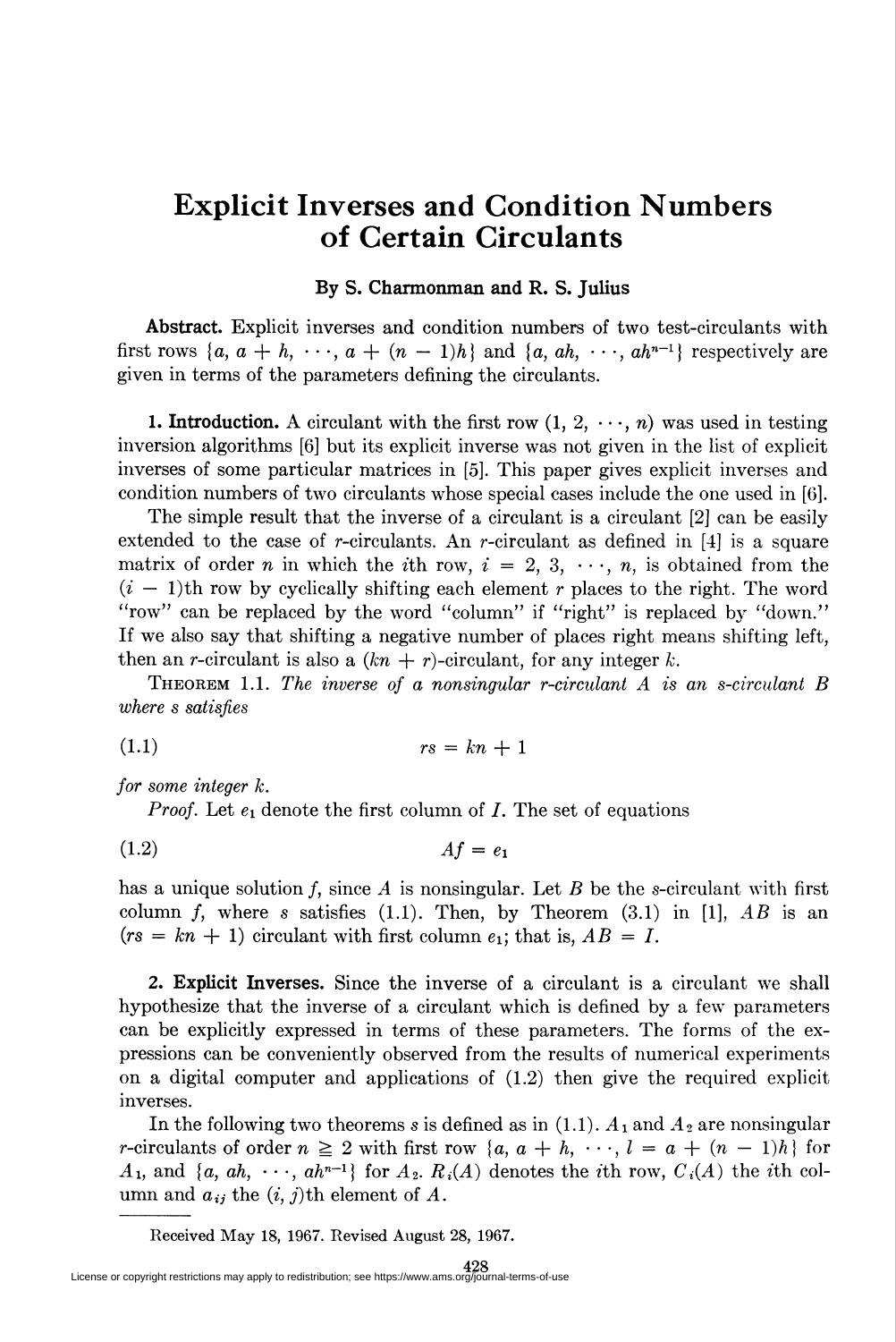THEOREM 2.1. The inverse of  $A_1$  is the s-circulant with the first column  ${b - \alpha, b, \dots, b, b + \alpha}^T$ , where  $b = 2/\{n^2(a + l)\}\$  and  $\alpha = 1/(nh)$ .

*Proof.* Let y be the first column of an s-circulant B. According to (1.2) B will be the inverse of  $A$  if the *i*th element of

$$
A_1y = R_i(A)C_1(B) = b \sum_{i=1}^{n} [a + (i-1)h] + \alpha(a_{in} - a_{i1})
$$

is  $e_1$ . By observation of  $A_1$  we have

$$
a_{in} - a_{i1} = (n - 1)h
$$
,  $i = 1$ ,  
= -h,  $i \neq 1$ .

Therefore,  $A_1y = e_1$  if  $\alpha nh = 1$  and  $bn(a + l)/2 - \alpha h = 0$  which give the required expressions for b and  $\alpha$ .

Obviously Theorem 2.1 gives the inverse of a  $(\pm 1)$ -circulant with first row  $(1,2,\dots,n)$  as the  $(\pm 1)$ -circulant with the first column  $n^{-1}(b-1,b,\dots,b,b+1)^T$ where  $b = 2/\{n(n+1)\}.$ 

THEOREM 2.2. The inverse of  $A_2$  is the s-circulant with first column  ${b, 0, \cdots, 0, -hb}^T$  when  $b = 1/{a(1 - h^n)}$ .

A proof can be easily constructed similar to that for Theorem 2.1 by using the property of  $A_2$  that

$$
ha_{in} - a_{i1} = a(h^{n} - 1), \quad i = 1,
$$
  
= 0, \quad i \neq 1.

3. Condition Numbers. Circulants which are usually employed in testing numerical algorithms are the 1-circulant which are generally nonsymmetric and the  $(-1)$ -circulants which are always symmetric. One measure of the condition of these matrices, denoted here by  $P(A)$ , is the ratio of the largest (in modulus) to the smallest eigenvalue [7].

An expression for the eigenvalues of a 1-circulant may be found in [3] and [5]:

(3.1) 
$$
\lambda_s = \sum_{j=1}^n a_j t_s^{j-1}
$$

where  $t_s = \cos (2\pi s/n) + i \sin (2\pi s/n)$ ,  $s = 1, 2, \dots, n$ , and  $a_j$  is the *j*th element of the first row of the circulant.

An expression for the *n* eigenvalues of a  $(-1)$ -circulant does not seem to be readily available in the literature but can be easily shown to be

(3.2) 
$$
\lambda_0: \pm (\lambda_s \lambda_{n-s})^{1/2}, \quad s = 1, 2, \cdots, (n-1)/2,
$$

for odd n. The  $\lambda_s$  are the eigenvalues of the 1-circulant whose first row is the same as the  $(-1)$ -circulant in question. When n is even the set of n eigenvalues of the  $(-1)$ -circulant are  $\lambda_{(n/2)}$  and those in (3.3) with  $s = 1, 2, \dots, (n-2)/2$ .

Examinations of the sets of eigenvalues of the  $(\pm 1)$ -circulants of the forms  $A_1$ and  $A_2$  did not reveal expressions for their condition numbers. Since the explicit inverses of  $A_1$  and  $A_2$  as given in Theorems 2.1 and 2.2 are simpler than the matrices themselves, eigenvalues of the inverses were examined. After algebraic and